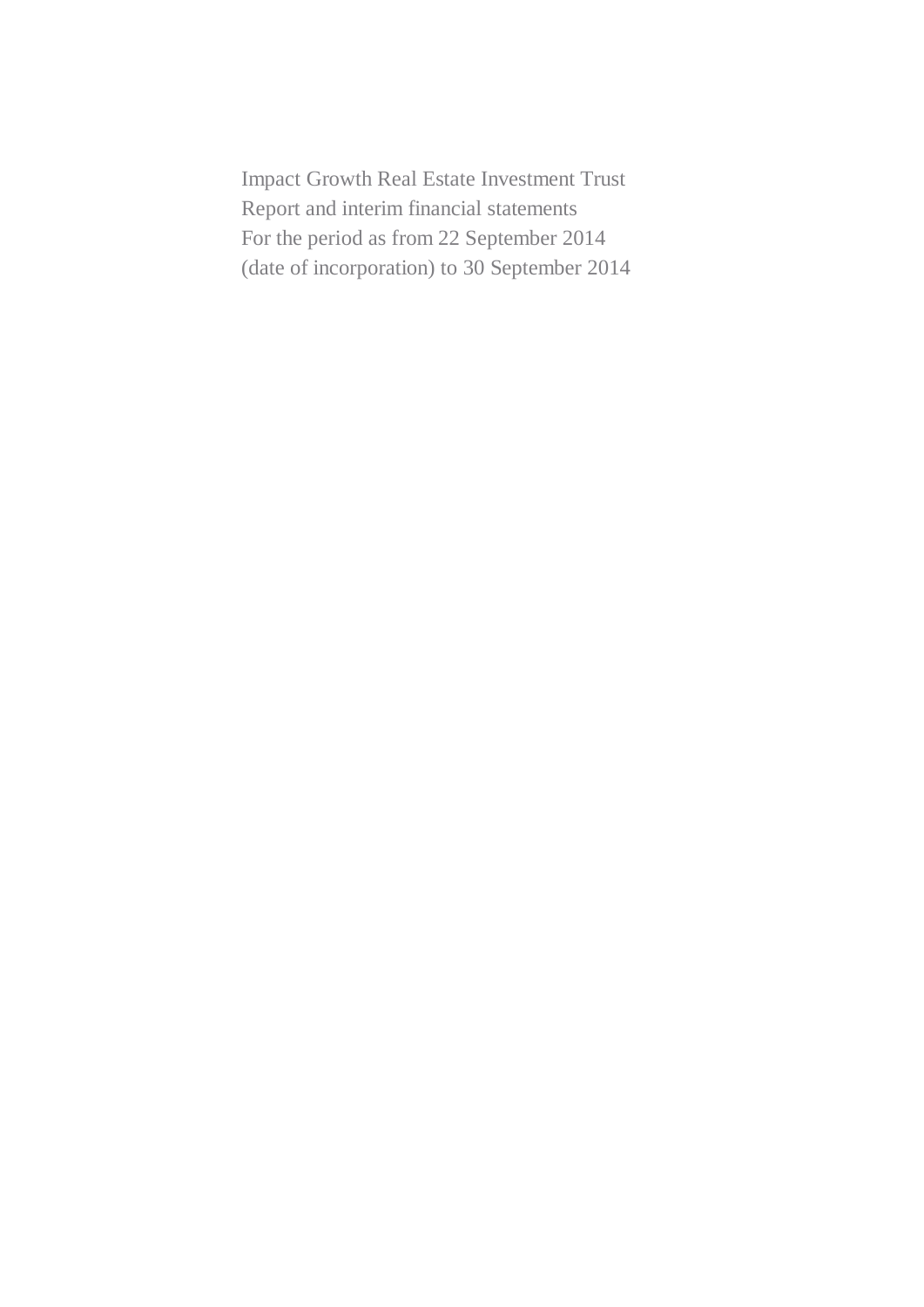# **Independent Auditor's Report on Review of Interim Financial Information** To the Unitholders of Impact Growth Real Estate Investment Trust

I have reviewed the accompanying balance sheet, including detail of investments as at 30 September 2014, the related statement of income, the statement of changes in net assets, cash flows and significant financial information for the period as from 22 September 2014 (date of incorporation) to 30 September 2014, as well as the condensed notes to the financial statements of Impact Growth Real Estate Investment Trust. The Manager of the Trust is responsible for the preparation and presentation of this interim financial information in accordance with Thai Accounting Standard 34 Interim Financial Reporting. My responsibility is to express a conclusion on this interim financial information based on my review.

# **Scope of Review**

I conducted my review in accordance with Thai Standard on Review Engagements 2410, Review of Interim Financial Information Performed by the Independent Auditor of the Entity. A review of interim financial information consists of making inquiries, primarily of persons responsible for financial and accounting matters, and applying analytical and other review procedures. A review is substantially less in scope than an audit conducted in accordance with Thai Standards on Auditing and consequently does not enable me to obtain assurance that I would become aware of all significant matters that might be identified in an audit. Accordingly, I do not express an audit opinion.

# **Conclusion**

Based on my review, nothing has come to my attention that causes me to believe that the accompanying interim financial information is not prepared, in all material respects, in accordance with Thai Accounting Standard 34 Interim Financial Reporting.

Ratana Jala Certified Public Accountant (Thailand) No. 3734

EY Office Limited Bangkok: 14 November 2014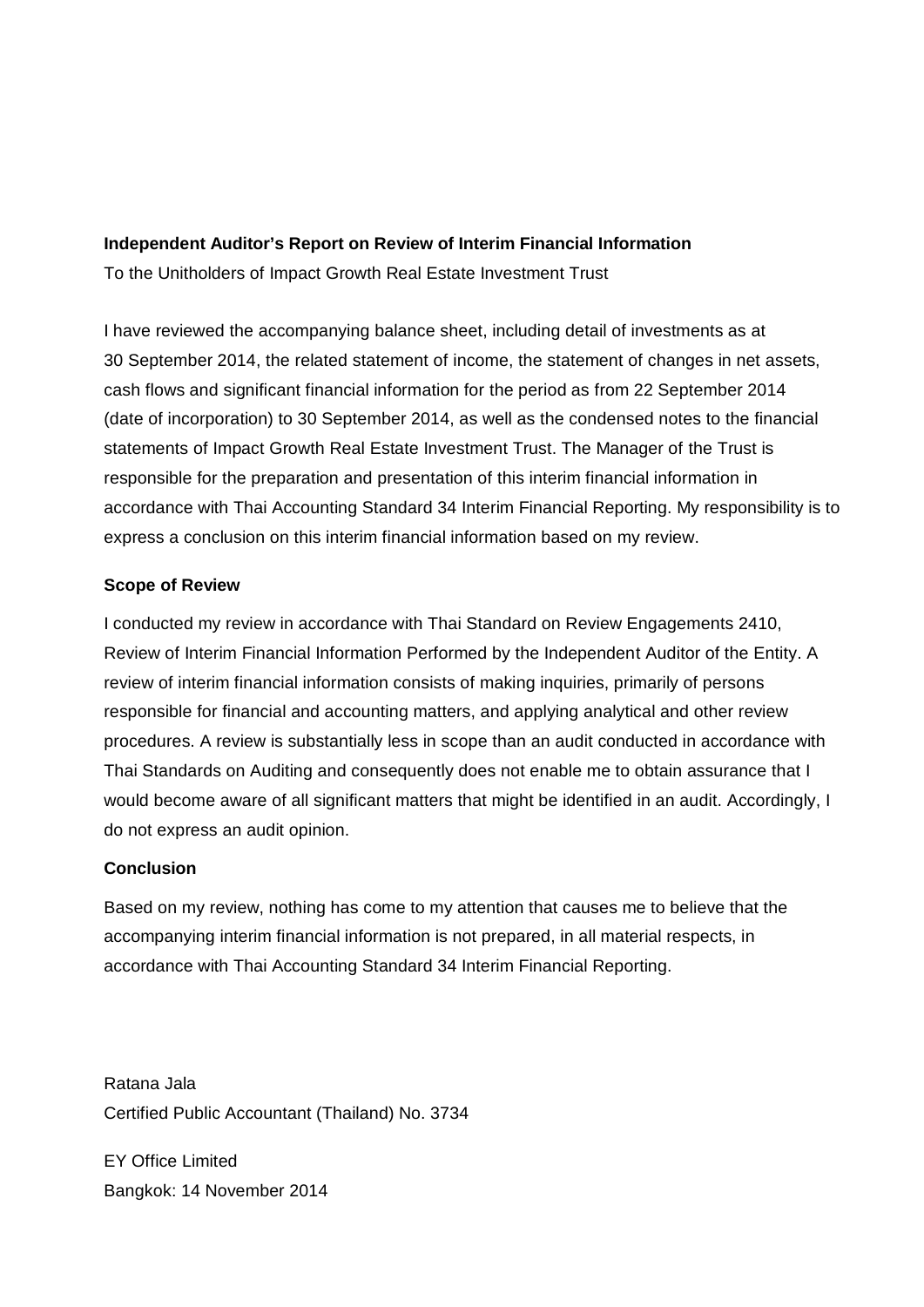#### **Balance sheet**

### **As at 30 September 2014**

|                                         |                | (Unit: Thousand Baht) |
|-----------------------------------------|----------------|-----------------------|
|                                         | Note           | 30 September 2014     |
| <b>Assets</b>                           |                |                       |
| Investments in properties at fair value | 6              | 19,601,156            |
| (At cost: Baht 19,601 million)          |                |                       |
| Cash and cash at bank                   | $\overline{7}$ | 210,548               |
| Receivables                             |                |                       |
| From service                            | 8              | 1,394                 |
| From interest                           |                | 1,150                 |
| Prepaid expenses                        |                | 13,612                |
| Other assets                            |                | 2,149                 |
| <b>Total assets</b>                     |                | 19,830,009            |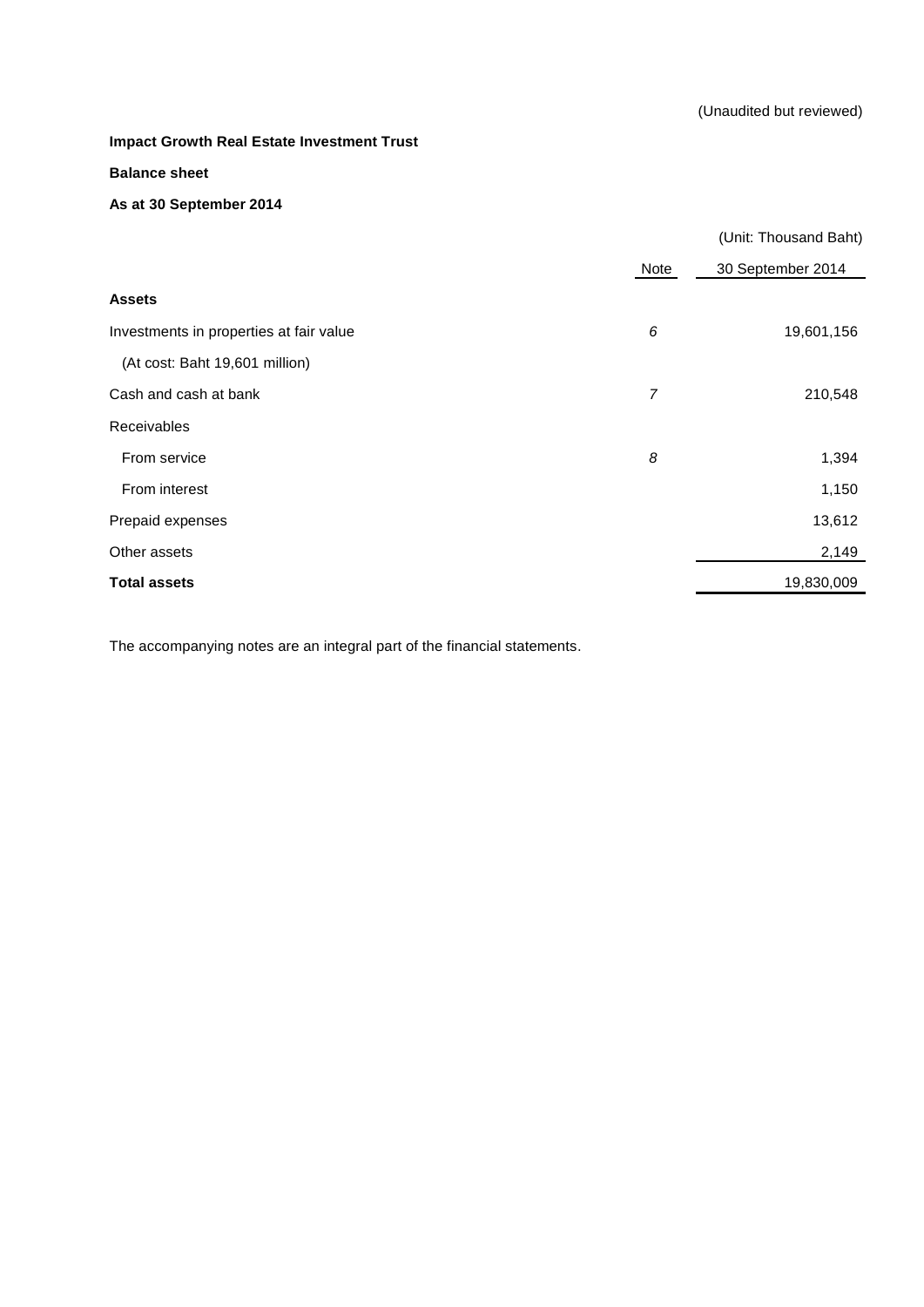**Impact Growth Real Estate Investment Trust Balance sheet (continued)**

**As at 30 September 2014**

|                                                              |      | (Unit: Thousand Baht) |
|--------------------------------------------------------------|------|-----------------------|
|                                                              | Note | 30 September 2014     |
| <b>Liabilities</b>                                           |      |                       |
| Other payables                                               |      | 6,607                 |
| Accrued expenses                                             |      | 12,547                |
| Other current liabilities                                    |      | 10,973                |
| Unearned income                                              |      | 176,356               |
| Security deposits                                            |      | 8,259                 |
| Long-term loans                                              | 9    | 3,900,000             |
| <b>Total liabilities</b>                                     |      | 4,114,742             |
| <b>Net assets</b>                                            |      | 15,715,267            |
| Net assets:                                                  |      |                       |
| Trust registered                                             |      |                       |
| 1,482,500,000 units of Baht 10.6 each                        |      | 15,714,500            |
| Capital from unitholders                                     |      |                       |
| 1,482,500,000 units of Baht 10.6 each                        | 10   | 15,714,500            |
| Retained earnings                                            |      | 767                   |
| <b>Net assets</b>                                            |      | 15,715,267            |
|                                                              |      |                       |
| Net asset value per unit (Baht)                              |      | 10.6005               |
|                                                              |      |                       |
| Number of units issued at the end of period (Thousand units) |      | 1,482,500             |
|                                                              |      |                       |

The accompanying notes are an integral part of the financial statements.

Colonel Phichai Namsirikul Mr. Naputt Assakul

Director **Director** Director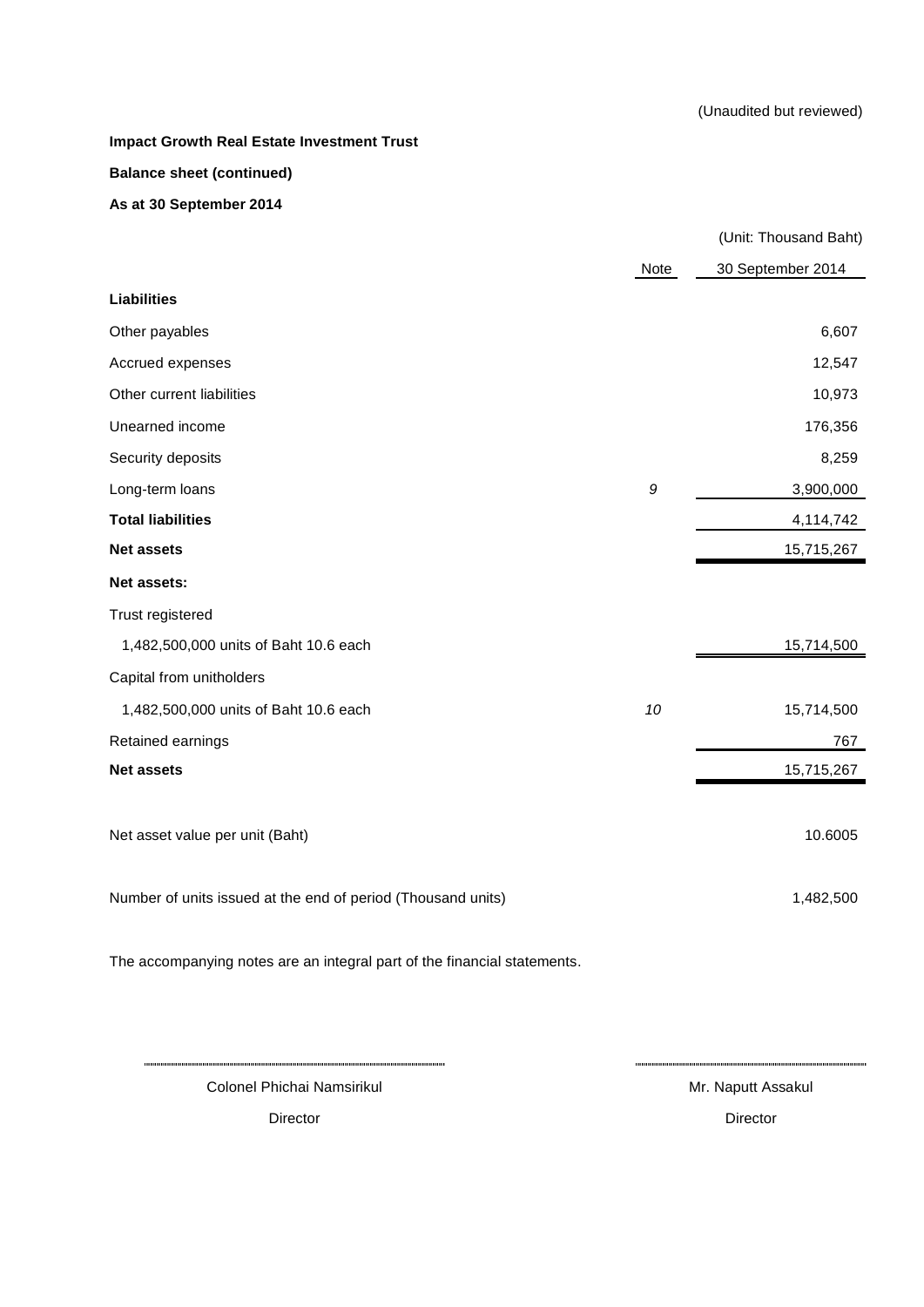#### **Detail of investments**

**As at 30 September 2014**

#### **Detail of investments classified by asset classes.**

|                                                        | Areas held       |                 |                 | Percentage of |
|--------------------------------------------------------|------------------|-----------------|-----------------|---------------|
| Type of investments                                    | by the Trust     | Cost            | Fair value      | investment    |
|                                                        |                  | (Thousand Baht) | (Thousand Baht) |               |
| Investments in properties (Note 6)                     |                  |                 |                 |               |
| <b>IMPACT Arena, Exhibition and Convention Center,</b> |                  |                 |                 |               |
| Muang Thong Thani                                      |                  |                 |                 |               |
| Banmai sub-district, Pakkred district,<br>Location:    | 192-2-88.6 rai / | 19,601,156      | 19,601,156      | 100.00        |
| Nonthaburi 11120                                       | 165,606 sq.m.    |                 |                 |               |
| Total investments in properties                        |                  | 19,601,156      | 19,601,156      | 100.00        |
| <b>Total investments</b>                               |                  | 19,601,156      | 19,601,156      | 100.00        |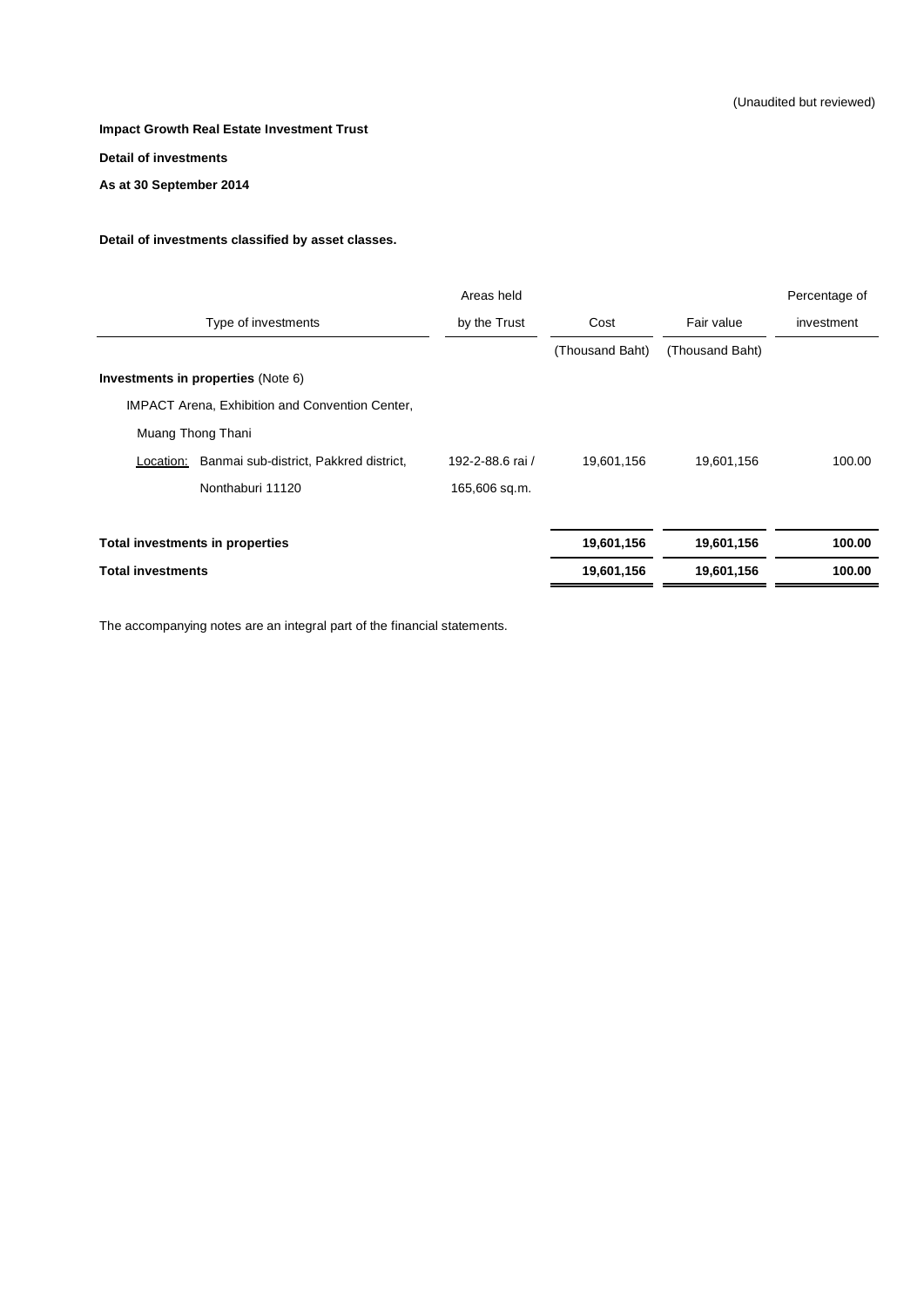#### **Statement of income**

# **For the period as from 22 September 2014 (date of incorporation) to 30 September 2014**

|                                            |          | (Unit: Thousand Baht)   |
|--------------------------------------------|----------|-------------------------|
|                                            |          | For the period as from  |
|                                            |          | 22 September 2014       |
|                                            |          | (date of incorporation) |
|                                            | Note     | to 30 September 2014    |
| <b>Investment income</b>                   |          |                         |
| Service income                             |          | 4,020                   |
| Interest income                            | 12       | 1,150                   |
| Other income                               |          | 764                     |
| <b>Total income</b>                        |          | 5,934                   |
| <b>Expenses</b>                            |          |                         |
| Cost of service                            |          | 534                     |
| REIT management fee                        | 11.1, 12 | 1,222                   |
| Trustee's fee                              | 11.2, 12 | 1,467                   |
| Registrar's fee                            | 11.3     | 89                      |
| Property management fee                    | 11.4, 12 | 94                      |
| Professional fees                          |          | 92                      |
| Administration expenses                    |          | 591                     |
| Finance cost                               |          | 1,078                   |
| <b>Total expenses</b>                      |          | 5,167                   |
| Net investment income                      |          | 767                     |
| Net increase in net assets from operations |          | 767                     |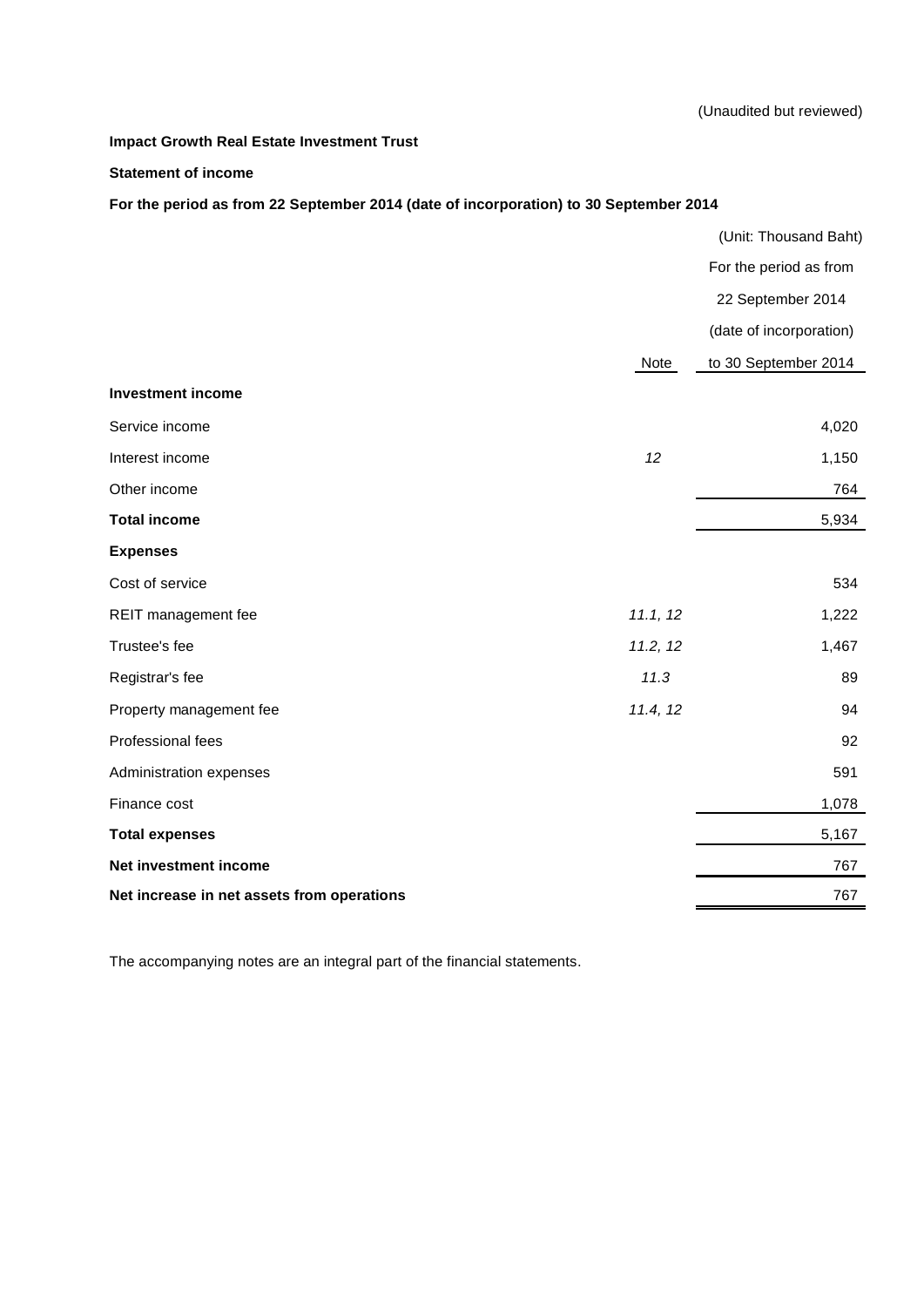(Unaudited but reviewed)

#### **Impact Growth Real Estate Investment Trust**

#### **Statement of changes in net assets**

**For the period as from 22 September 2014 (date of incorporation) to 30 September 2014**

|                                                      |      | (Unit: Thousand Baht)   |
|------------------------------------------------------|------|-------------------------|
|                                                      |      | For the period as from  |
|                                                      |      | 22 September 2014       |
|                                                      |      | (date of incorporation) |
|                                                      | Note | to 30 September 2014    |
| Increase in net assets from operations during period |      |                         |
| Net investment income                                |      | 767                     |
| Net increase in net assets from operations           |      | 767                     |
| Increase in capital from unitholders                 |      |                         |
| Investment trusts sold during period                 |      |                         |
| 1,482,500,000 units of Baht 10.6 each                | 10   | 15,714,500              |
| Increase in capital from unitholders                 |      | 15,714,500              |
| Increase in net assets during period                 |      | 15,715,267              |
| Net assets at the beginning of period                |      |                         |
| Net assets at the end of period                      |      | 15,715,267              |
|                                                      |      |                         |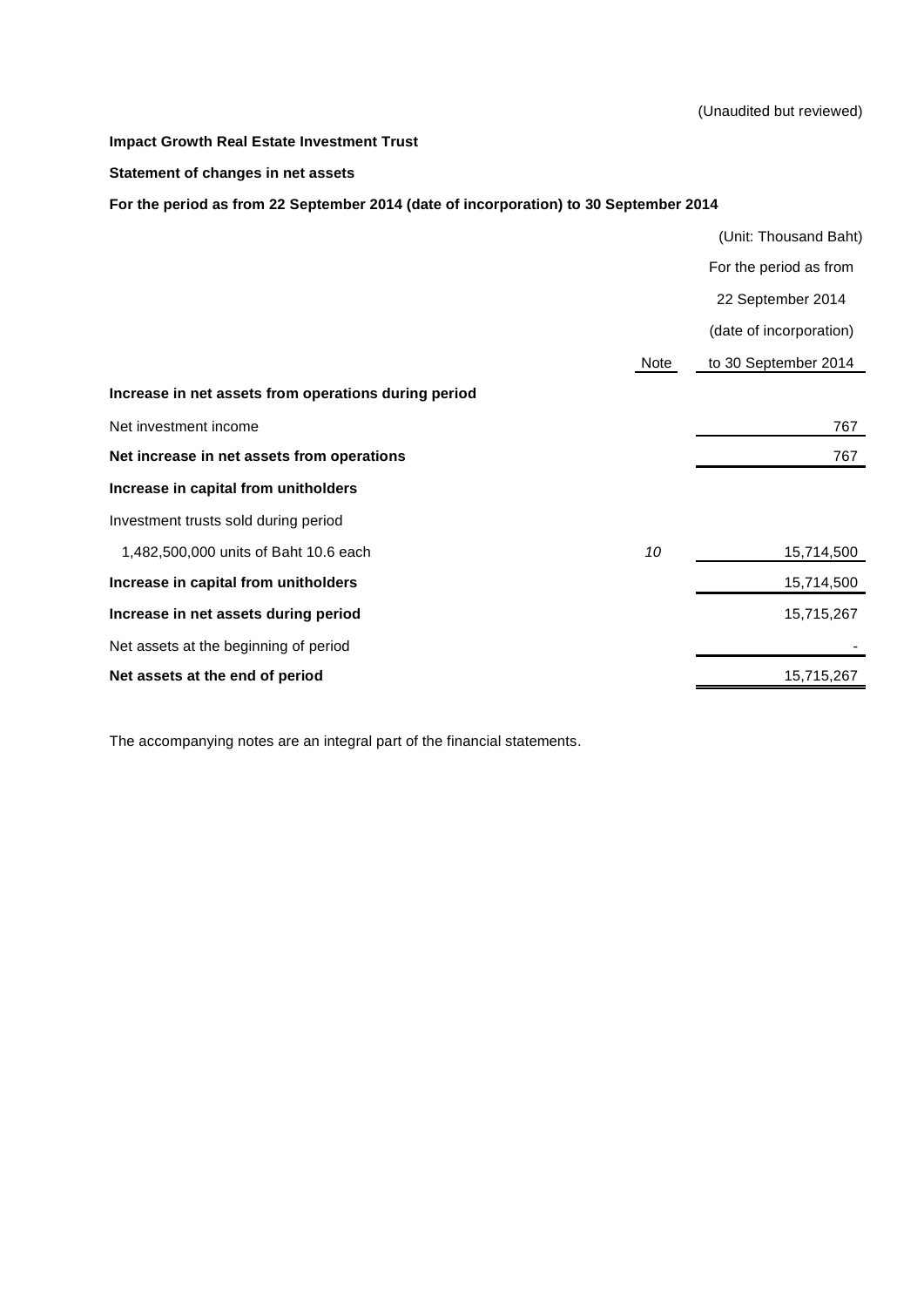#### **Statement of cash flows**

**For the period as from 22 September 2014 (date of incorporation) to 30 September 2014**

|                                                                    | (Unit: Thousand Baht)   |
|--------------------------------------------------------------------|-------------------------|
|                                                                    | For the period as from  |
|                                                                    | 22 September 2014       |
|                                                                    | (date of incorporation) |
|                                                                    | to 30 September 2014    |
| Cash flows from operating activities                               |                         |
| Net increase in net assets from operations                         | 767                     |
| Adjustments to reconcile net increase in net assets from           |                         |
| operations to net cash provided by (used in) operating activities: |                         |
| Purchases of investments in properties                             | (19,601,156)            |
| Increase in receivables from service                               | (1, 394)                |
| Increase in receivables from interest                              | (1, 150)                |
| Increase in prepaid expenses                                       | (13, 612)               |
| Increase in other assets                                           | (2, 149)                |
| Increase in other payables                                         | 6,607                   |
| Increase in accrued expenses                                       | 12,547                  |
| Increase in other current liabilities                              | 10,323                  |
| Increase in unearned income                                        | 176,356                 |
| Increase in security deposits                                      | 8,259                   |
| Finance cost                                                       | 1,078                   |
| Net cash flows used in operating activities                        | (19, 403, 524)          |
| Cash flows from financing activities                               |                         |
| Proceeds from sales of investment trusts                           | 15,714,500              |
| Cash received from long-term loans                                 | 3,900,000               |
| Interest paid                                                      | (428)                   |
| Net cash flows from financing activities                           | 19,614,072              |
| Net increase in cash and cash at bank                              | 210,548                 |
| Cash and cash at bank at the beginning of period                   |                         |
| Cash and cash at bank at the end of period (Note 7)                | 210,548                 |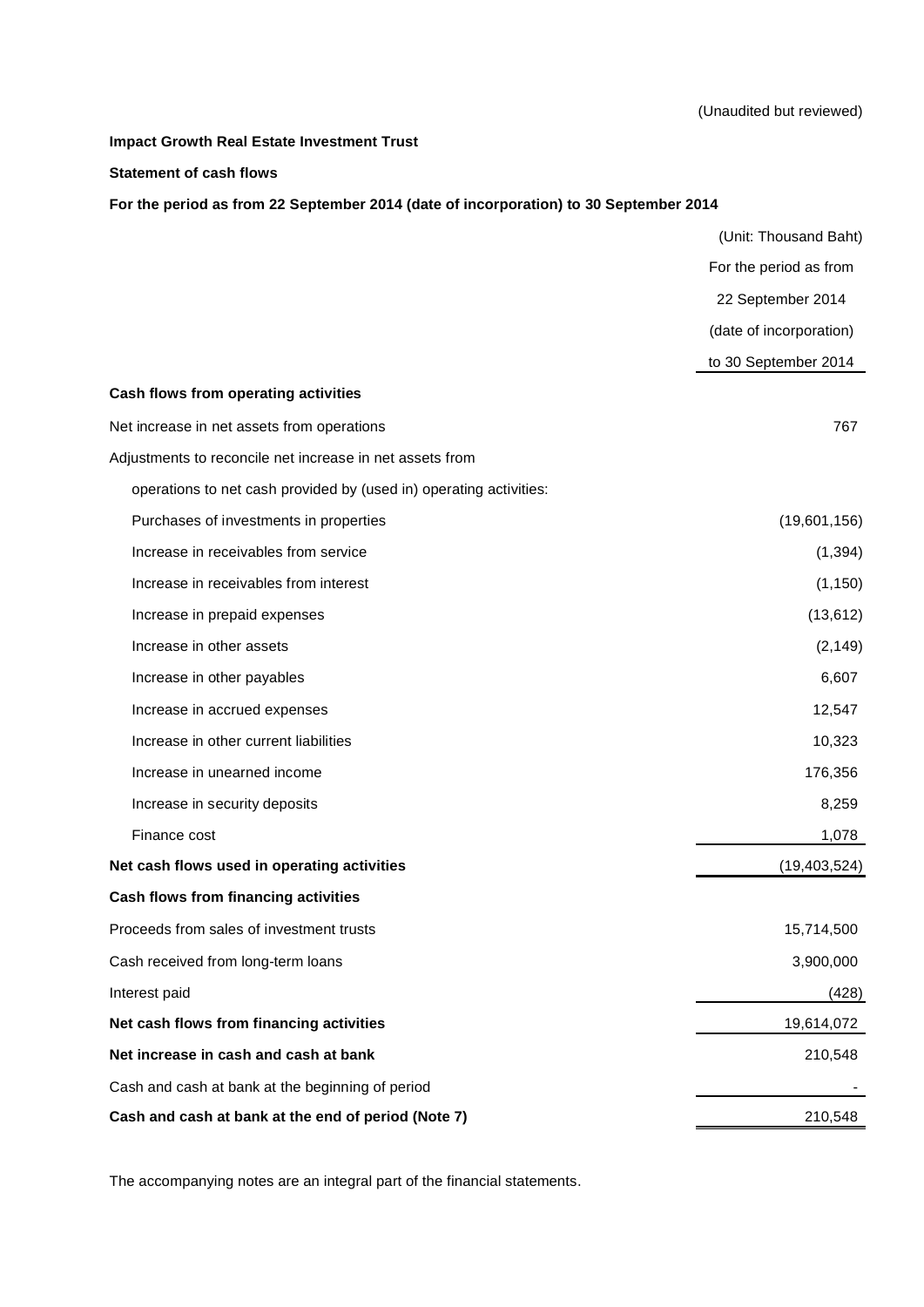#### (Unaudited but reviewed)

#### **Impact Growth Real Estate Investment Trust**

#### **Significant financial information**

**For the period as from 22 September 2014 (date of incorporation) to 30 September 2014**

|                                                                              | (Unit: Baht) |
|------------------------------------------------------------------------------|--------------|
| Operating performance information (per unit)                                 |              |
| Net asset value at the beginning of period                                   |              |
| Income from investing activities                                             |              |
| Net investment income                                                        | 0.0005       |
| Total income from investing activities                                       | 0.0005       |
| Add: Increase in capital from unitholders                                    | 10.6000      |
| Net asset value at the end of period                                         | 10.6005      |
|                                                                              |              |
| Ratio of net increase in net assets from operations to                       |              |
| average net assets during the period (%)                                     | 0.00         |
|                                                                              |              |
| Significant financial ratios and additional significant information          |              |
|                                                                              |              |
| Net assets at the end of period (Thousand Baht)                              | 15,715,267   |
| Ratio of total expenses to average net assets during the period (%)          | 0.03         |
| Ratio of total investment income to average net assets during the period (%) | 0.04         |
| Ratio of weighted average investment purchases and sales during the period   | 124.73       |
| to average net assets during the period $(\%)^*$                             |              |

\* The value of investment purchases and sales during the period does not include cash at bank and investment in cash at bank, and is calculated by a weighted average basis over the accounting period.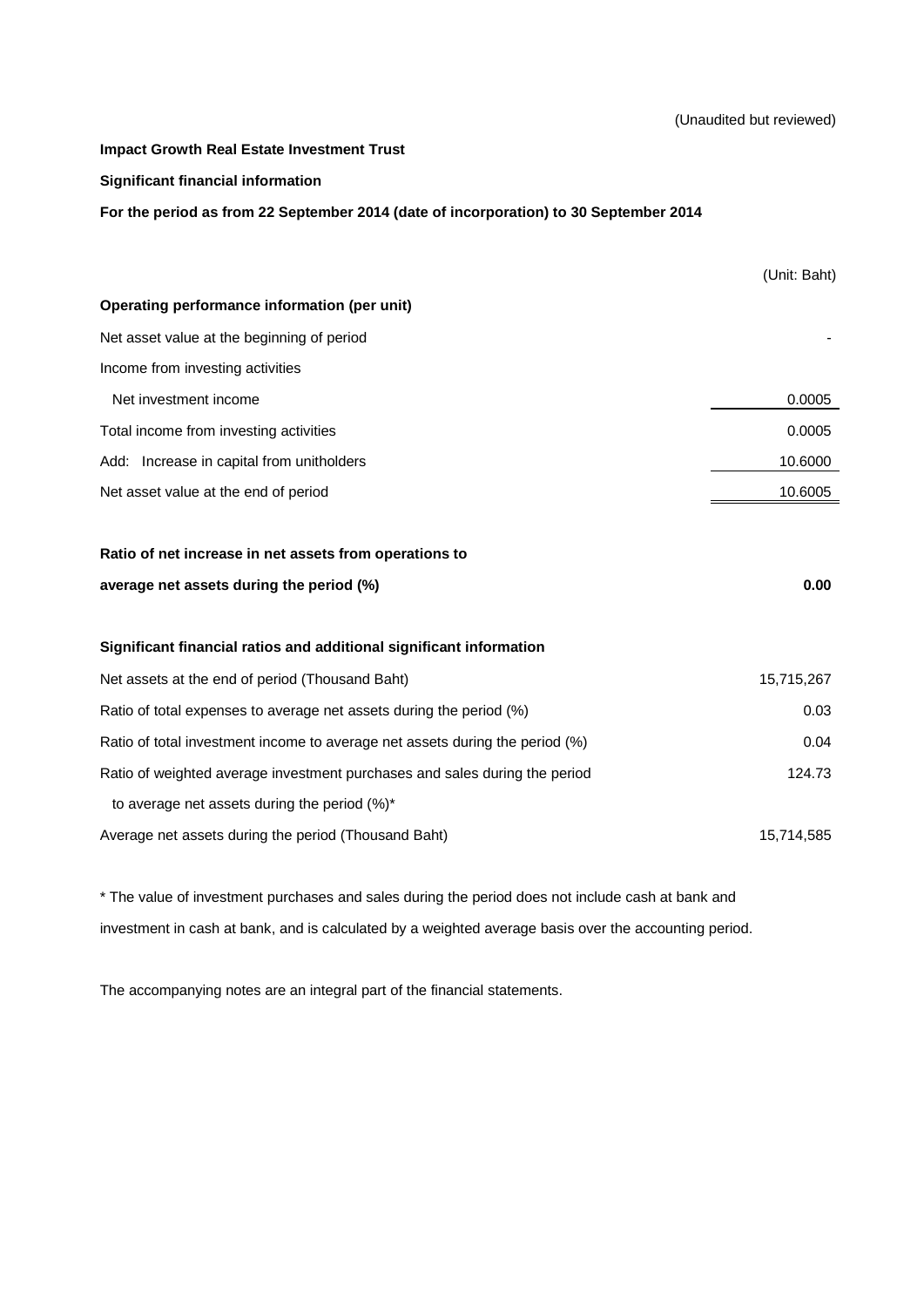# **Impact Growth Real Estate Investment Trust Notes to interim financial statements**

# **For the period as from 22 September 2014 (date of incorporation) to 30 September 2014**

# **1. Description of Impact Growth Real Estate Investment Trust**

Impact Growth Real Estate Investment Trust ("the Trust") is a real estate investment trust established under the Trust for Transaction in Capital Market Act, B.E.2550 ("the Act") in accordance with the Trust Deed signed on 22 September 2014 between RMI Company Limited as the Trust Settlor and Kasikorn Asset Management Company Limited as the Trustee. On 22 September 2014, the Trust was established as a specific closed-end real estate investment trust with an indefinite term in order to invest in specific properties. The Trust's objectives are to mobilise funds raised from general investors and loans from financial institutions to invest in ownership in land and buildings, including utility systems and equipment, of the IMPACT Muang Thong Thani, specifically IMPACT Arena, IMPACT Exhibition Center, IMPACT Forum, and IMPACT Challenger.

On 1 October 2014, the Stock Exchange of Thailand approved the listing of the Trust's investment trusts and permitted their trading from 1 October 2014 onwards.

The Trust is managed by RMI Company Limited ("the REIT Manager"), Kasikorn Asset Management Company Limited acts as the Trustee and Impact Exhibition Management Company Limited acts as the Property Manager.

As at 30 September 2014, the Trust's major unitholder is Impact Exhibition Management Company Limited, which holds 50.00%.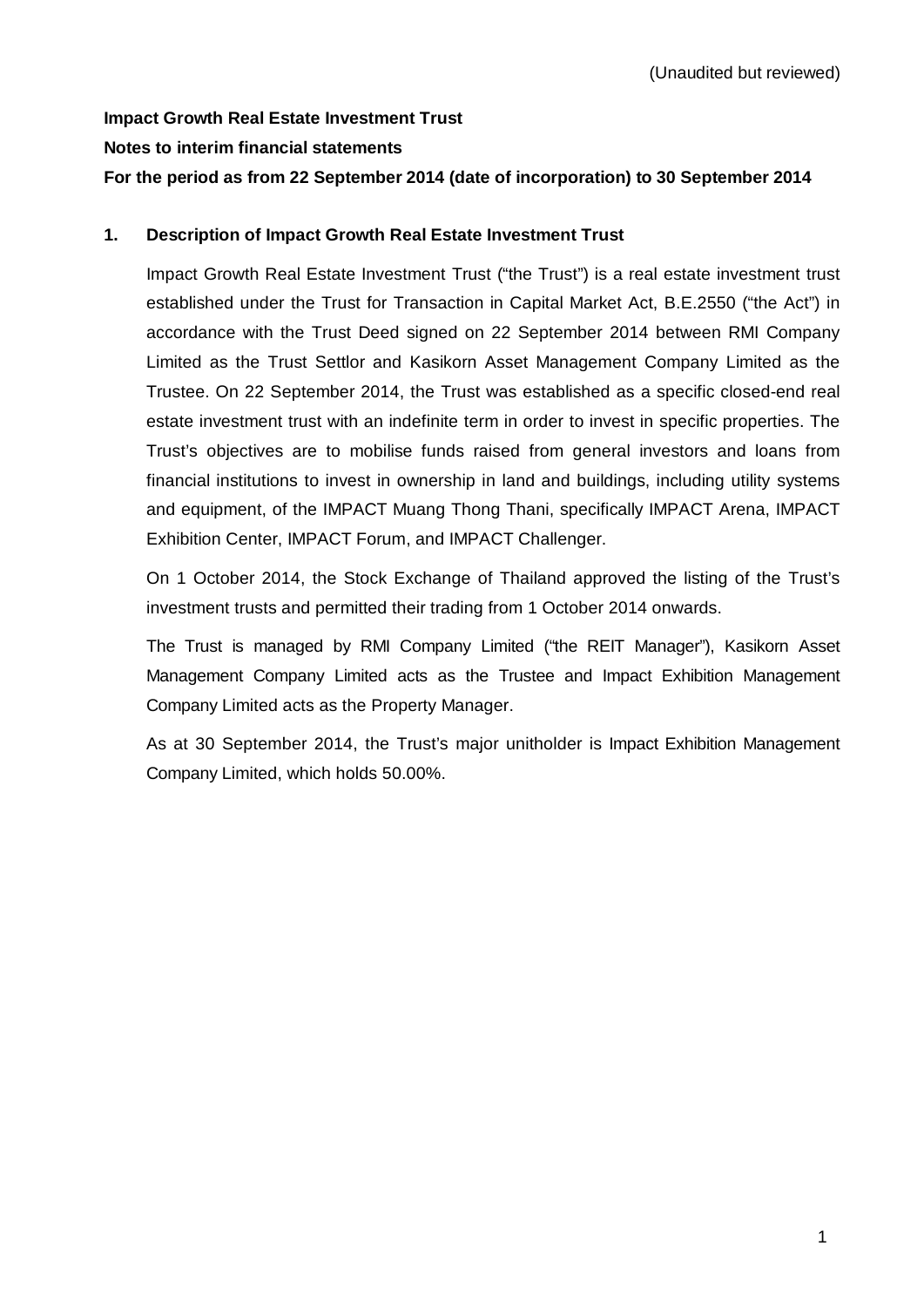## **2. Distribution policy**

The Trust has a policy to pay distributions to unitholders as follows:

(1) The REIT Manager shall pay distributions to unitholders that, in aggregate, amount to not less than 90% of adjusted net profit for the year, with such distributions to be divided into a year-end distribution and an interim distribution (if any). The REIT Manager shall pay distributions to unitholders not more than 4 times a year, unless the Trust increases capital. Such distributions are to be made from the year-ending 31 March 2015 onwards.

The adjusted net profit means the net profit of the Trust determined on a cash basis including loan repayments made in accordance with loan agreements (if any).

(2) In case the Trust has accumulated losses, the REIT Manager will not pay the distributions to the unitholders.

In considering the payment of interim distribution, if the value of interim distribution per unit to be paid is lower than or equal to Baht 0.10, the REIT Manager reserves the right not to pay distribution at that time and to bring such distribution forward for payment together with the next distribution payment.

# **3. Basis of preparation of interim financial statements**

These interim financial statements are prepared in accordance with Thai Accounting Standard No. 34 (revised 2012) "Interim Financial Reporting", with the Trust choosing to present condensed interim financial statements. However, the Trust has presented the balance sheet, the detail of investments, the statement of income, the statement of changes in net assets, cash flows and significant financial information in the format specified in accordance with Thai Accounting Standard No. 106 "Accounting for Investment Business".

The interim financial statements in Thai language are the official statutory financial statements of the Trust. The interim financial statements in English language have been translated from the Thai language financial statements.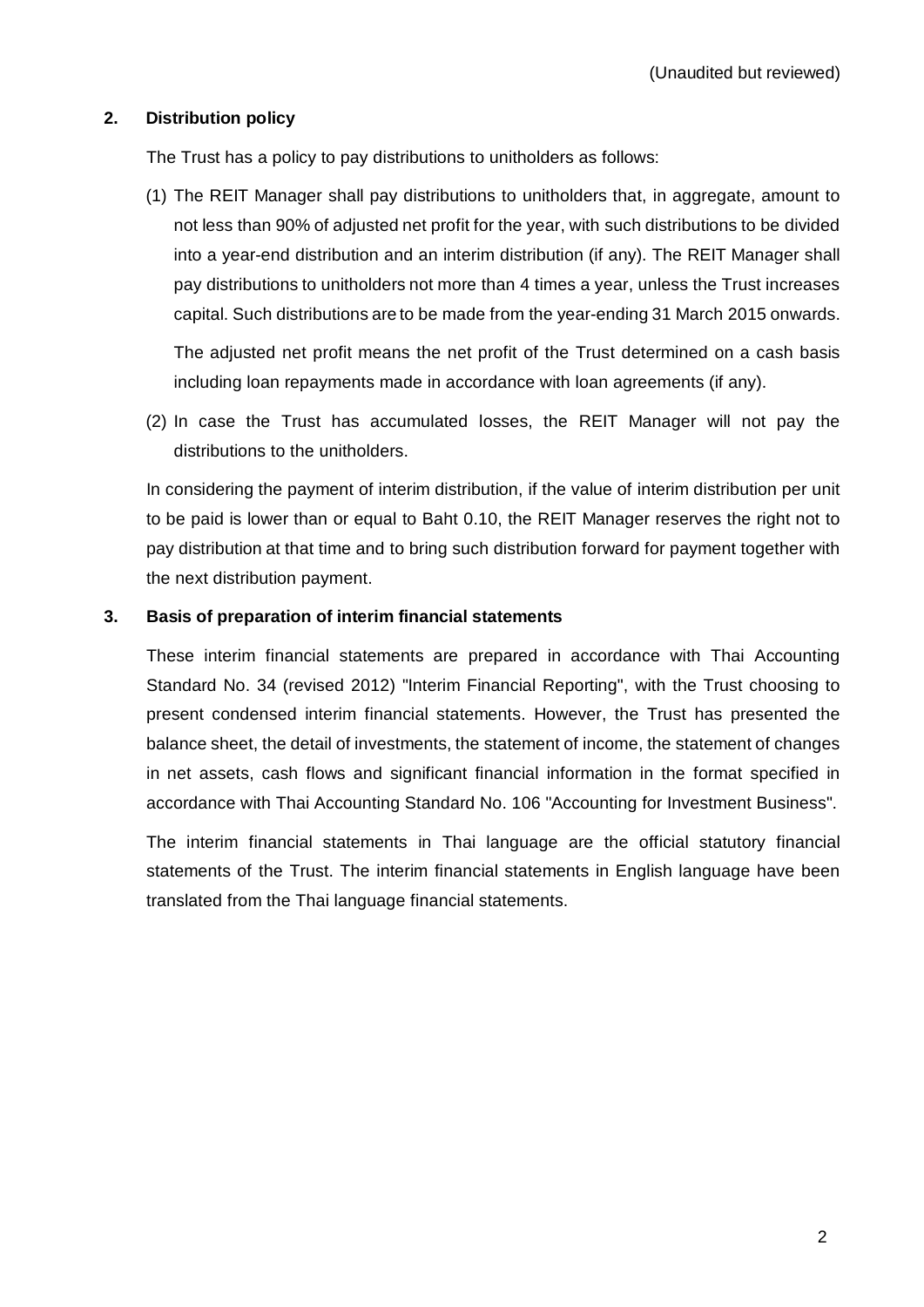## **4. New accounting standard**

Below is an accounting standard that will become effective in the future

#### Effective date

Financial Reporting Standard:

TFRS 4 Insurance Contracts 1 January 2016

The REIT Manager has assessed the effect of this financial reporting standard and believes that it will not have any significant impact on the financial statements for the year in which it is initially applied because that financial reporting standard is not relevant to the business of the Trust and the Trust's financial statements are prepared in accordance with the regulations and format specified in Thai Accounting Standard No. 106 "Accounting for Investment Business".

# **5. Significant accounting policies**

## **5.1 Revenues and expenses**

Service income is recognised when services have been rendered taking into account the stage of completion.

Interest income and finance cost are recognised as revenue and expense on an accrual basis based on the effective interest rate.

Other income and expenses are recognised on an accrual basis.

# **5.2 Measurement of investments**

Investments are recognised as assets at cost on the date which the Trust has rights on investments.

The cost of investments comprises the purchase prices and all direct expenses paid by the Trust in order to acquire such investments.

# **Investments in properties**

 All immovable properties and fixed assets purchased and/or invested in by the Trust, including utility systems and equipment to be used in the operations of business, are recorded as investments in properties.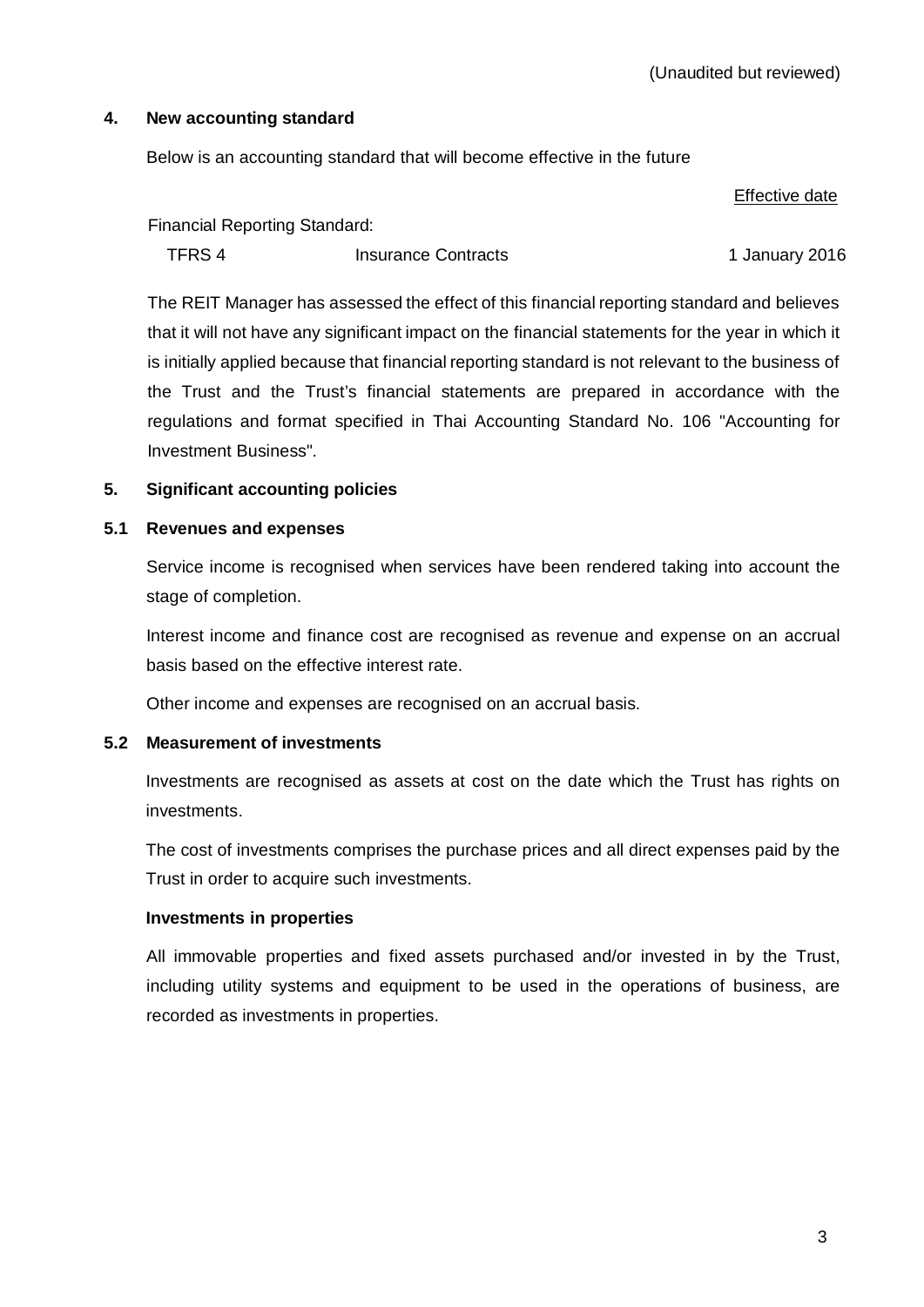Investments in properties are stated at fair value with no depreciation charge. The REIT Manager measured fair value at the first reporting date after acquisition of the properties based on the cost of investments, and will remeasure them at subsequent reporting dates at fair value, using the appraisal value assessed by an independent appraiser approved by the Thai Valuer Association and the Valuers Association of Thailand (Pursuant to the Notification of the Securities and Exchange Commission concerning the granting of approval of valuation companies and principle valuers for public use). Valuation will be made when economic conditions change, but at least every two years, commencing from the date of the appraisal made for the purposes of purchasing the immovable properties. In addition, the valuation will be reviewed within one year after the latest valuation date.

 Gains or losses on measurement of such investments (if any) are presented as net unrealised gains or losses in the statement of income.

### **Investments in cash at bank**

 Investments in cash at bank are presented at fair value, determined by the sum of principal and accrued interest as of the dates on which the investments are measured. Accrued interest portion is separately presented as "Receivables from interest" in the balance sheet.

 Gains or losses on measurement of investments in cash at bank are recorded as unrealised gains or losses in the statement of income.

#### **5.3 Receivables from service**

Receivables from service are stated at the invoice price less allowance for doubtful accounts.

 The allowance for doubtful accounts is provided for the estimated losses that may be incurred in collection of receivables. The allowance is generally based on collection experience and analysis of debt aging.

## **5.4 Related party transactions**

 Related parties of the Trust comprise enterprises and individuals that control, or are controlled by, the Trust, whether directly or indirectly, or which are under common control with the Trust.

 They also include the REIT Manager, the Trustee and their related parties and included associated companies and individuals which directly or indirectly own a voting interest in the Trust that gives them significant influence over the Trust, key management personnel and directors of the REIT Manager with authority in planning and directing the Trust's operations.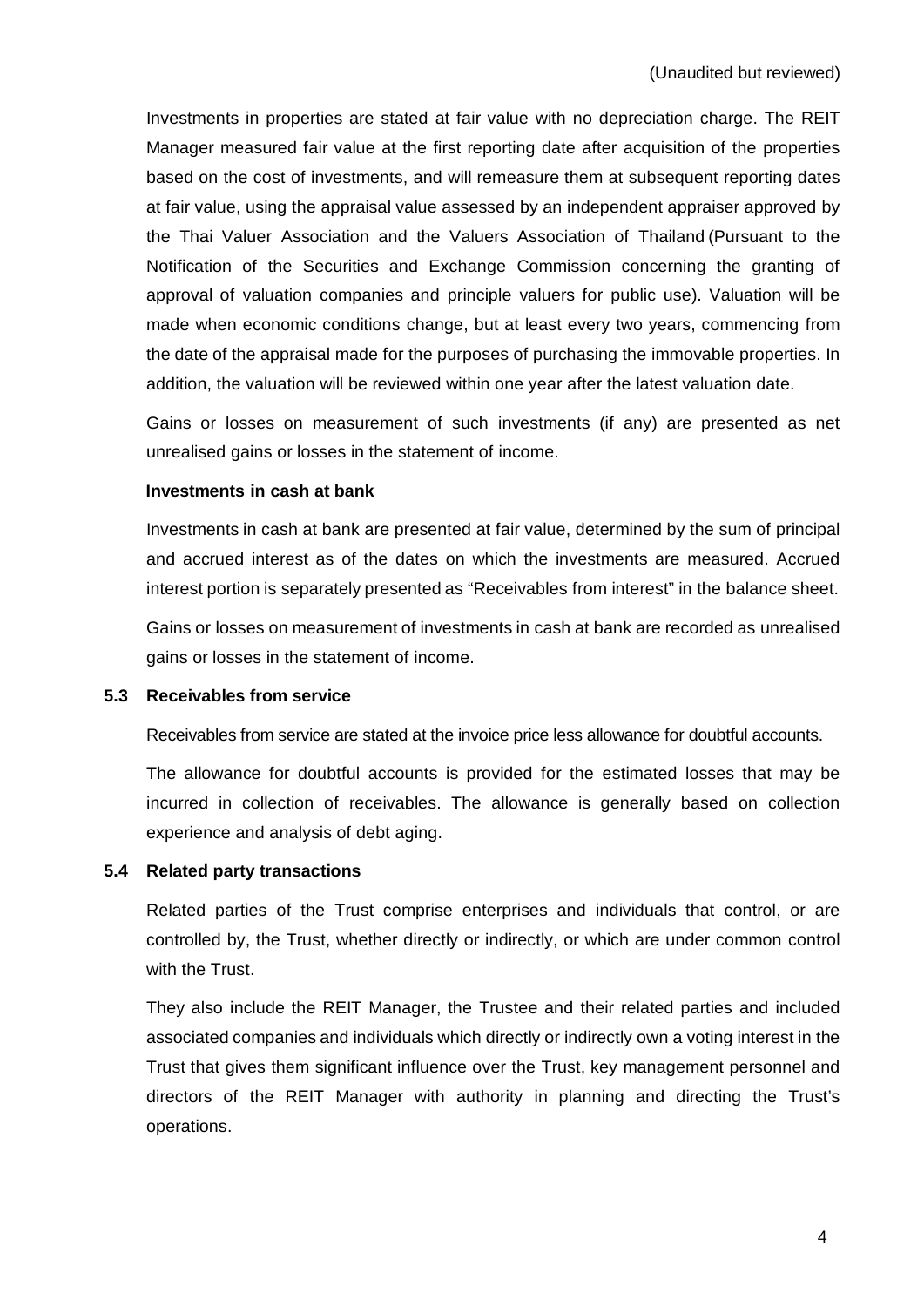# **5.5 Distribution to unitholders**

A decrease in retained earnings is recognised as at the date a distribution is declared.

# **5.6 Income tax**

 The Trust has no corporate income tax liability since it is not the juristic entity in accordance with section 39 of the Revenue Code.

# **5.7 Significant accounting judgments and estimates**

 The preparation of financial statements in conformity with financial reporting standards at times requires the REIT Manager to make subjective judgments and estimates regarding matters that are inherently uncertain. These judgments and estimates affect reported amounts and disclosures and actual results could differ from these estimates. The REIT Manager has significant accounting judgments and estimates in the fair value of investments in properties.

# **6. Investments in properties**

 On 29 September 2014, the Trust has entered into the Sale and Purchase Agreement of ownership of land and buildings, including utility systems and equipment to be used in the operations of a part of IMPACT Muang Thong Thani with Impact Exhibition Management Company Limited as described in Note 1. The Trust paid for the acquisition cost and related expenses totaling Baht 19,601 million (including related expenses of Baht 45 million) and received the ownership of those properties on 29 September 2014.

 In addition, the Trust has mortgaged such properties as collateral against loan agreements with the financial institutions, as described in Note 9.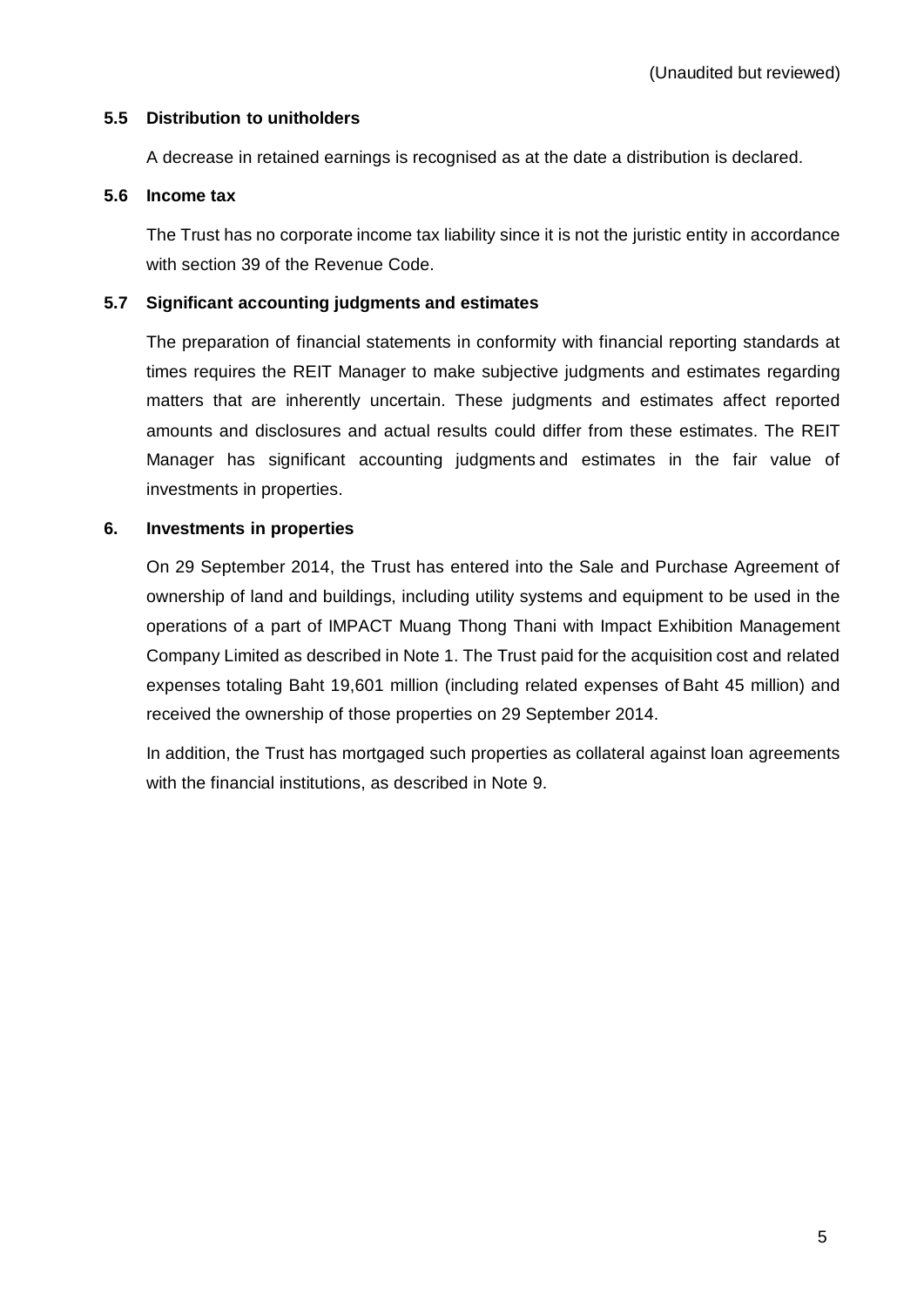# **7. Cash and cash at bank**

As at 30 September 2014, the Trust has the details of cash and cash at bank as follows:

|                                      | 30 September 2014 |                  |
|--------------------------------------|-------------------|------------------|
|                                      | Principal         | Interest rate    |
|                                      | (Thousand Baht)   | per annum $(\%)$ |
| Cash                                 | 4                 |                  |
| Saving accounts                      |                   |                  |
| Kasikorn Bank Public Company Limited | 210,544           | 0.37             |
| Total cash and cash at bank          | 210,548           |                  |

The Trust has pledged and assigned rights of claim in bank accounts with outstanding balances as at 30 September 2014 totaling approximately Baht 211 million with the financial institutions to secure long-term loans of the Trust, in accordance with conditions stipulated in the long-term loan agreements. However, the Trust is able to withdraw these deposits for payments of its regular operating expenses in accordance with the purpose of each account.

## **8. Receivables from service income**

The outstanding balances of receivables from service as at 30 September 2014 are aged on the basis of due dates, as follows:

|                    | (Unit: Thousand Baht) |
|--------------------|-----------------------|
| Age of receivables | 30 September 2014     |
| Not yet due        | 1.394                 |
| Total              | 1.394                 |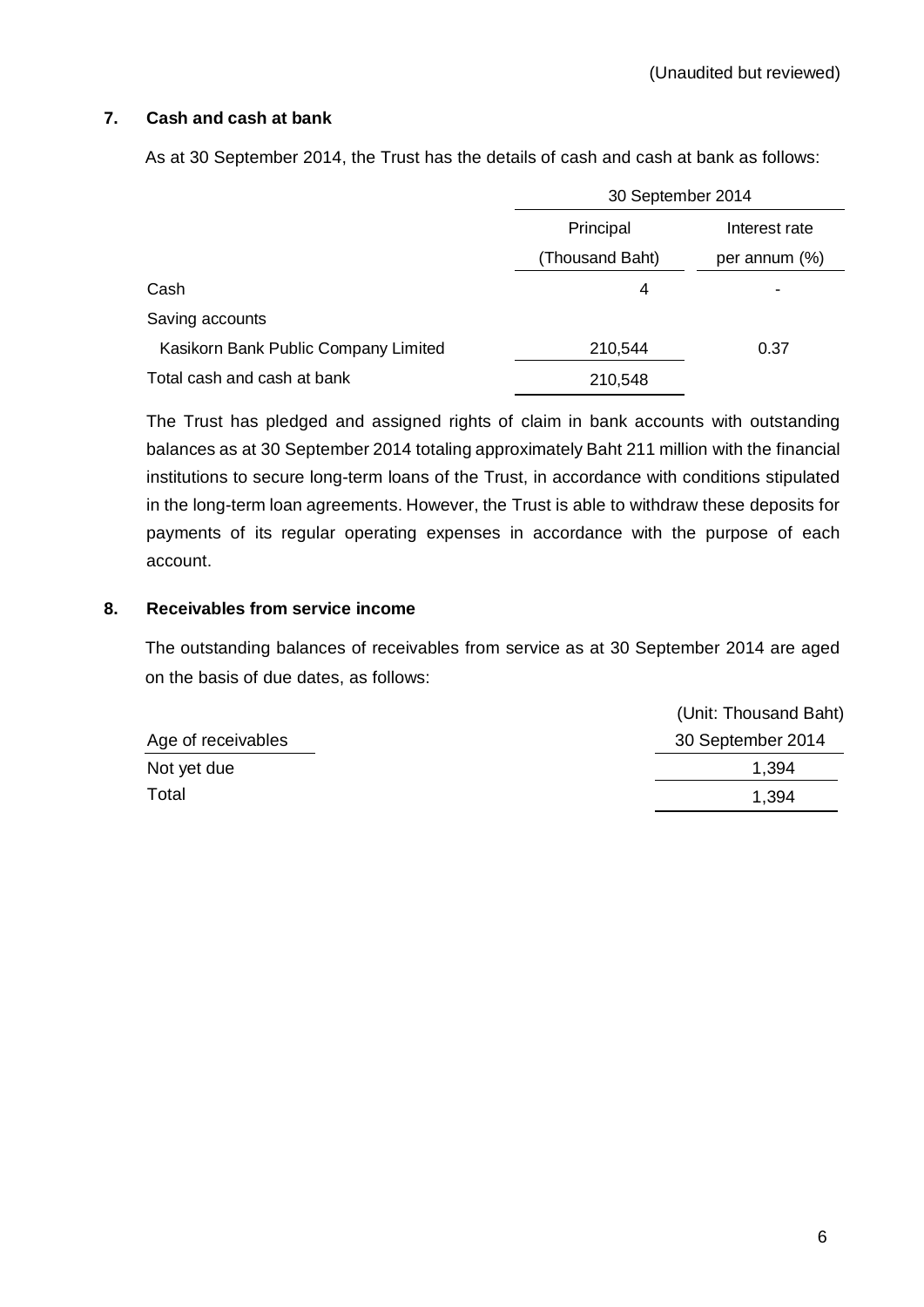## **9. Long-term loans**

On 29 September 2014, the Trust borrowed Baht 3,900 million from two financial institutions as part of the investment made in ownership in land and buildings, including utility systems and equipment of IMPACT Muang Thong Thani in which the Trust has invested, as described in Note 1.

The loans have floating interest rates at a rate not exceeding MLR - 1.50% per annum, with interest on the loans to be paid at every month-end and the principal to be repaid within 5 years.

The loans are secured by mortgage of land and buildings, including utility systems and equipment of IMPACT Muang Thong Thani in which the Trust has invested, including the conditional assignment of rights under insurance policies, right related contracts and rights in bank accounts of the Trust.

The loan agreements contain certain covenants, specified in the agreements, pertaining to matters such as the maintenance of a certain Loan-to-Total Assets ratio and interest coverage ratio.

As at 30 September 2014, the Trust has unutilized credit facilities with one financial institution amounting to Baht 180 million.

## **10. Unitholders' trust**

On 22 September 2014, RMI Company Limited established the Impact Growth Real Estate Investment Trust with a registered capital of Baht 15,714.5 million, consisting of 1,482.5 million units with a par value of Baht 10.6 each. The Trust called up payment for all of these trust units and notified the Office of the Securities and Exchange Commission of these called-up capital funds.

## **11. Expenses**

## **11.1 REIT management fee**

The REIT Manager is entitled to receive a monthly REIT management fee from the Trust at a rate not exceeding 2.00% per annum (exclusive of value added tax, specific business tax or any other similar taxes) of the Trust's total asset value as calculated by the REIT Manager and verified by the Trustee.

## **11.2 Trustee's fee**

The Trustee is entitled to receive a monthly remuneration at a rate not exceeding 1.00% per annum (exclusive of value added tax, specific business tax or any other similar taxes) of the Trust's total asset value as calculated by the REIT Manager and verified by the Trustee.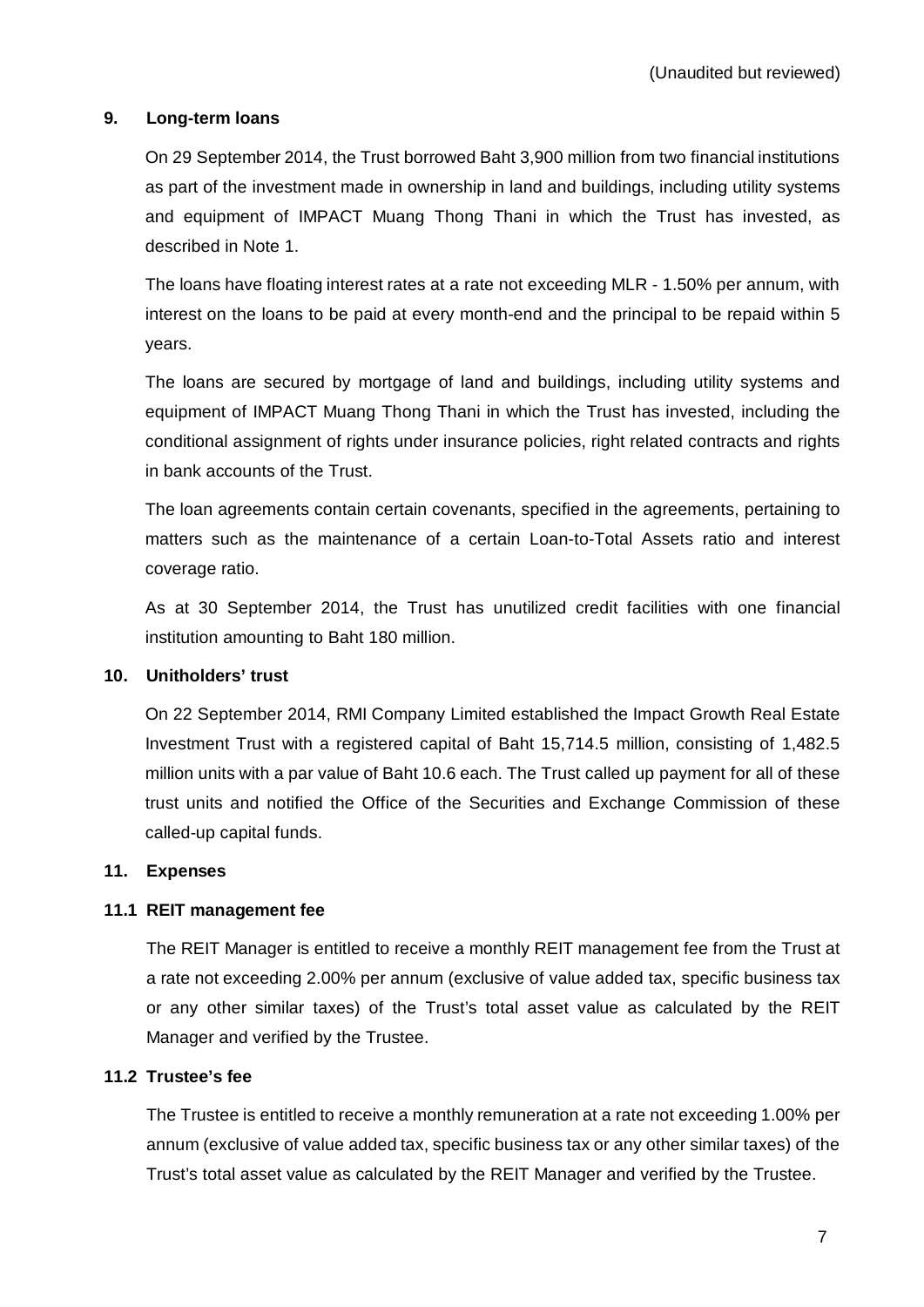## **11.3 Registrar's fee**

The expenses for the work of the Trust Unit Registrar shall be at a rate not exceeding 0.50% per annum (exclusive of value added tax, specific business tax or any other similar taxes) of the Trust's total asset value as calculated by the REIT Manager and verified by the Trustee.

### **11.4 Property management fee**

Fees are payable to the Property Manager on a monthly basis under the Property Management Agreement between the REIT Manager and the Property Manager, which is summarised as follows (the rate excludes value added tax, specific business tax or any other similar taxes):

- (1) The base fee is calculated as percentage of the Trust's total asset value at the rate of 1.00% for the first year, 1.75% for the second year, 4.50% for the third year and 5.50% per annum for the fourth year onwards. This is calculated and charged on a monthly basis.
- (2) The incentive fee is calculated as percentage of the Trust's Net property income before deducting the Trust's expenses, at the rate of 1.25% for the first year, 1.75% for the second year, 5.75% for the third year and 6.75% per annum for the fourth year onwards. This is calculated and charged on an annual basis.

Net property income means property income minus property expenses which include the base fee for the Property Manager, but exclude insurance premium, property tax, Trust expenses, finance cost (if any), and significant extraordinary expenses of the Trust.

However, the total property management fee shall not exceed 2.00% per annum of the Trust's total asset value.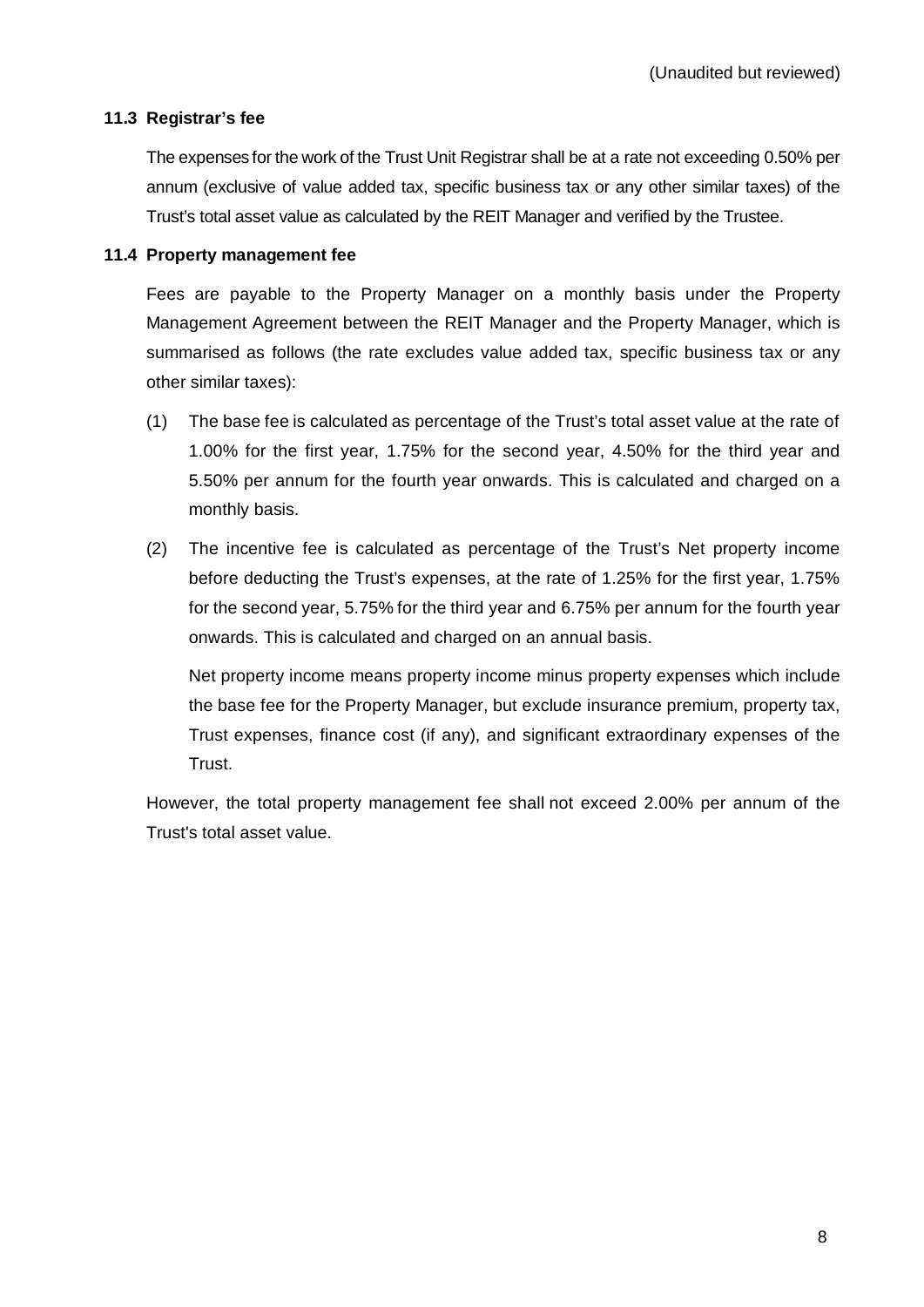# **12. Related party transactions**

During the period, the Trust had significant business transactions with its related parties, which have been agreed upon in the ordinary course of business between the Trust and its related parties. The pricing policies and amount for particular type of transactions are as follows:

|                                           |                        | (Unit: Thousand Baht)       |
|-------------------------------------------|------------------------|-----------------------------|
|                                           | For the period as from |                             |
|                                           | 22 September 2014 to   |                             |
|                                           | 30 September 2014      | <b>Pricing Policy</b>       |
| <b>RMI Company Limited (REIT Manager)</b> |                        |                             |
| REIT management fee                       | 1,222                  | As detailed in Note 11.1    |
| <b>Impact Exhibition Management</b>       |                        |                             |
| Company Limited (Major unitholder,        |                        |                             |
| Parent company of the REIT Manager and    |                        |                             |
| Property Manager)                         |                        |                             |
| Service income                            | 691                    | Market prices, depending on |
|                                           |                        | area and term of service    |
| Cost of service                           | 534                    | Actual paid                 |
| Property management fee                   | 94                     | As detailed in Note 11.4    |
| Administration expenses                   | 591                    | Actual paid                 |
| <b>Kasikorn Asset Management</b>          |                        |                             |
| <b>Company Limited (Trustee)</b>          |                        |                             |
| Trustee's fee                             | 1,467                  | As detailed in Note 11.2    |
| Kasikorn Bank Public Company Limited      |                        |                             |
| (Parent company of the Trustee)           |                        |                             |
| Service income                            | 2                      | Market prices, depending on |
|                                           |                        | area and term of service    |
| Interest income                           | 1,150                  | At 0.37% per annum          |
| Finance cost                              | 526                    | As detailed in Note 9       |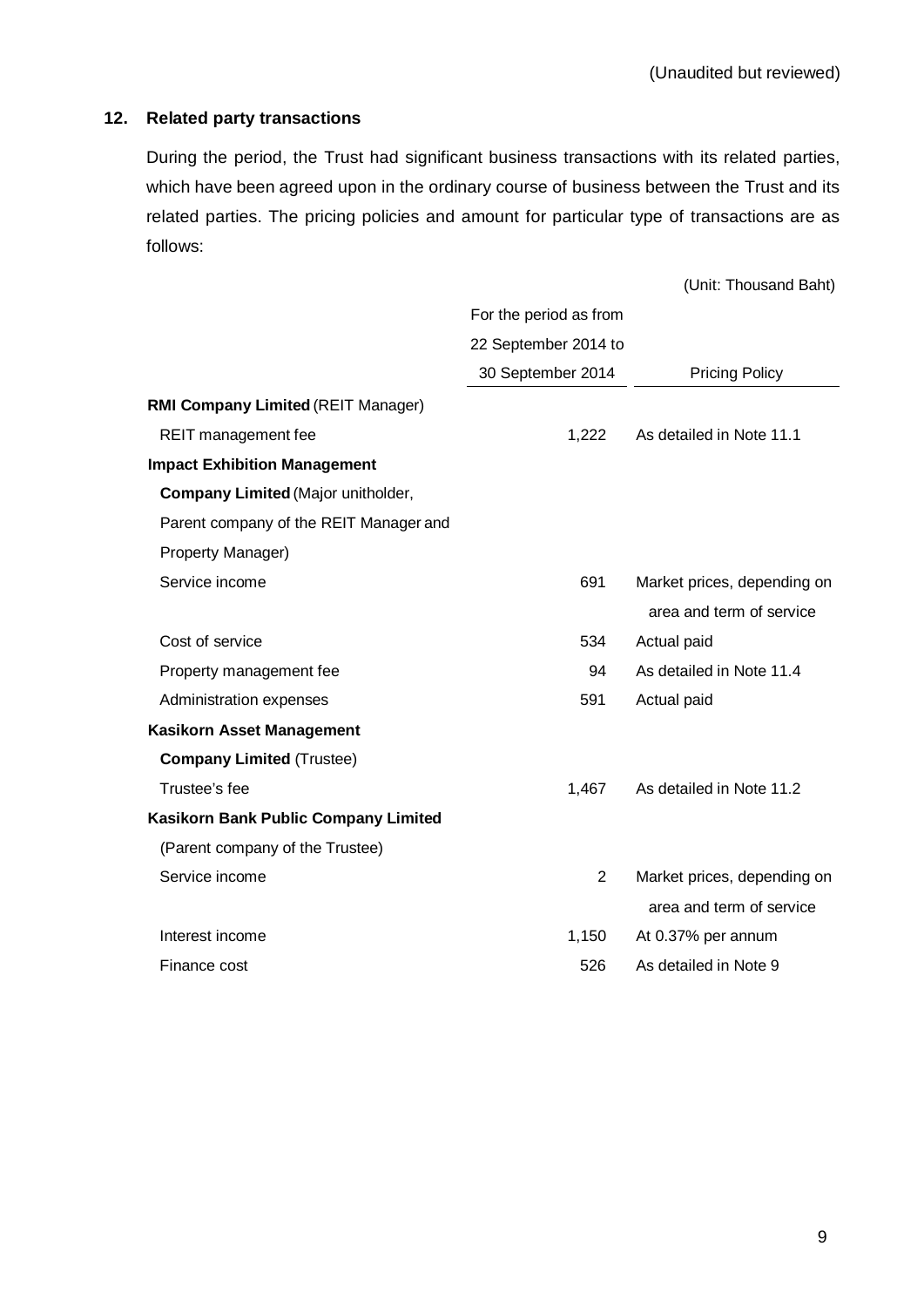As at 30 September 2014, the Trust has the following significant outstanding balances with its related parties as follows:

|                                                     | (Unit: Thousand Baht) |
|-----------------------------------------------------|-----------------------|
|                                                     | 30 September 2014     |
| <b>RMI Company Limited</b>                          |                       |
| Accrued REIT management fee                         | 1,222                 |
| <b>Impact Exhibition Management Company Limited</b> |                       |
| Receivables from service                            | 691                   |
| Other assets                                        | 1,250                 |
| Other payables                                      | 6,607                 |
| Accrued expenses                                    | 9,582                 |
| Accrued property management fee                     | 94                    |
| Security deposits                                   | 1,168                 |
| Kasikorn Asset Management Company Limited           |                       |
| <b>Accrued Trustee's fee</b>                        | 1,467                 |
| <b>Kasikorn Bank Public Company Limited</b>         |                       |
| Cash at bank                                        | 210,544               |
| Receivables from service                            | 2                     |
| Receivables from interest                           | 1,150                 |
| Other assets                                        | 80                    |
| Accrued interest expenses                           | 317                   |
| Security deposits                                   | 75                    |
| Long-term loans                                     | 1,900,000             |

# **13. Information on investment purchase and sales transactions**

The Trust's investment purchase and sales transactions during the period, excluding investments in cash at bank, amounted to Baht 19,601 million which is 124.73% of the average net asset values during the period.

# **14. Commitments**

As at 30 September 2014, the Trust is committed to pay fees to counterparties under the terms and conditions as specified in note 11.